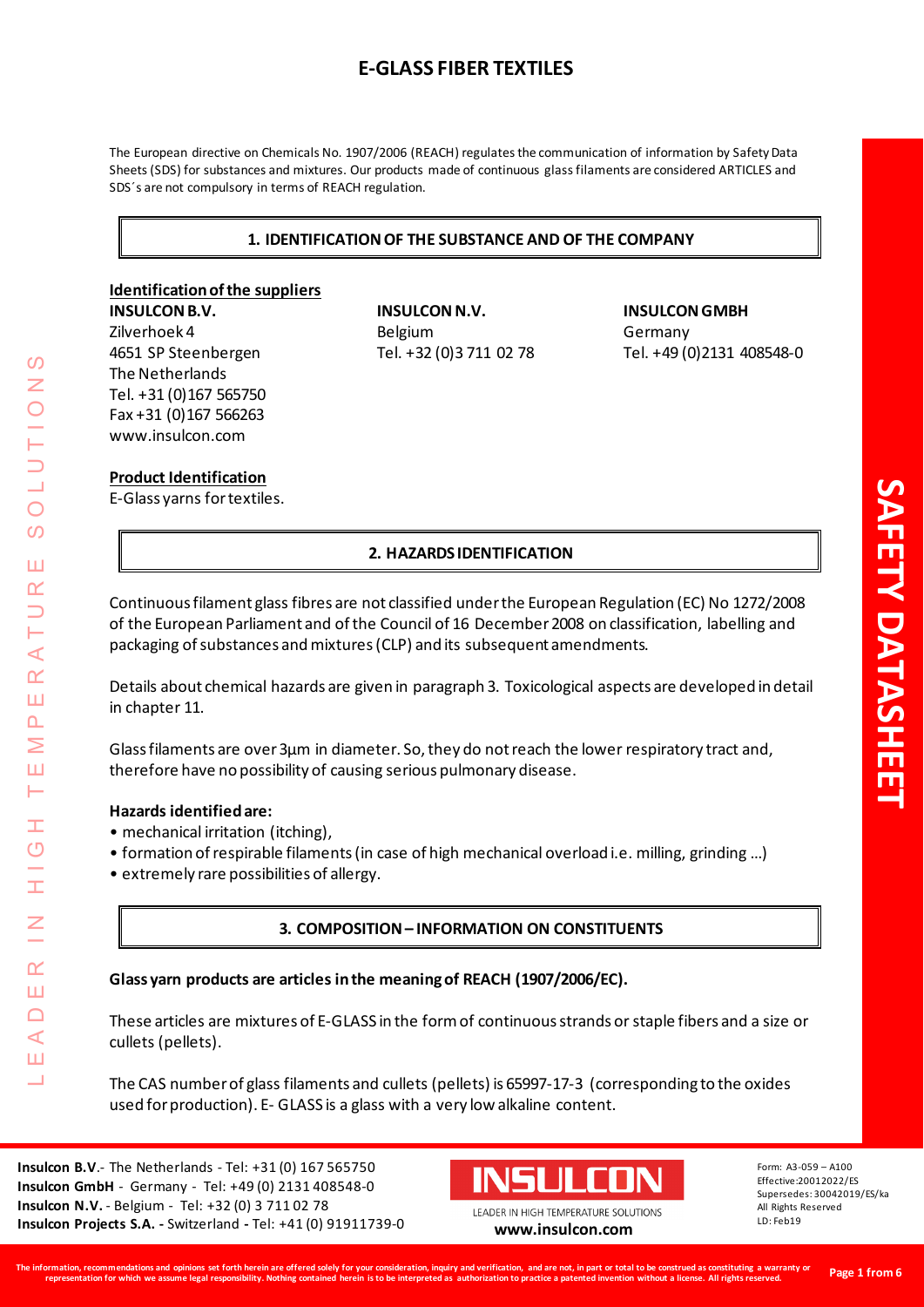| olass compositions (CAPICSSCU III OAIUCS) di C Withini the Tonowi |               |  |
|-------------------------------------------------------------------|---------------|--|
| SiO <sub>2</sub>                                                  | 52-56%        |  |
| CaO                                                               | 16-25%        |  |
| $\mathsf{Al}_2\mathsf{O}_3$                                       | 12-16%        |  |
| $B_2O_3$                                                          | $5 - 10%$     |  |
| F <sub>2</sub>                                                    | $0 - 1%$      |  |
| Alkaline oxides ( $Na2O, K2O$ )                                   | $0 - 1%$      |  |
| TiO <sub>2</sub>                                                  | $0 - 0.8%$    |  |
| Fe <sub>2</sub> O <sub>3</sub>                                    | $0,05 - 0,4%$ |  |
| MgO                                                               | $0 - 5%$      |  |
|                                                                   |               |  |

# **Glass compositions (expressed in oxides) are within the following percentages:**

**SIZE** is a mixture of chemicals applied to the glass filaments in a maximum quantity of 2% more generally between 0,5% - 1,5% by weight.

Most of this mixture is made up of basically non-reactive high molecular weight polymers, often natural ingredients (starches) with no reactive sites, which are not listed as substances in the EINECS nor ELINCS appendices.

In some cases, sizes are prepared from polymers with reactive sites or containing reactive monomers included in these lists. Most of the reactive sites are polymerised during the manufacturing process of E glass yarns.

A second type of ingredient (sometimes present in almost all sizes) is a member of the organo-silane family. These products account for less than 0,05% of the final weight of sized E glass. These products are included in lists of products requiring 'hazardous product' labelling in a pure state (for example in Europe R23/25 - H301/H331 toxic if swallowed or inhaled, R21 - H315 harmful in contact with the skin, R36 - H319 irritant for the eyes).

The manufacturer considers this risk as negligible as, although listed as dangerous products, the concentration is extremely low and they are polymerised during the production of E glass filaments.

Other products can be used in sizes often acting as lubricants. Usually the content is extremely low (under 0.1% of total weight) and as a general rule such products are not on the dangerous product lists or, as they have reacted, any possible risk has been reduced.

In regard to regulation (EU) No 528/2012 of the European Parliament and of the Council of 22 May 2012, Glass yarn products are 'treated articles'. These articles are treated with biocidal products containing the following actives substances:

- Biphényle-2-ol N°CAS 90-43-7

LEADER IN HIGH TEMPERATURE SOLUTIONS

Ŧ  $\overline{O}$ 

I

 $\alpha$ Ш  $\Box$  $\triangleleft$ ш 山

 $\triangleleft$  $\alpha$ Ш  $\Delta$ Σ Ш Н

 $\overline{O}$ Z

 $\overline{O}$  $\omega$ 

Ш  $\alpha$  $\overline{\phantom{0}}$ 

- 2-méthyl-2H-isothiazole-3-one N°CAS 2682-20-4

- 1,2-benzisothiazol-3(2H)-one N°CAS 2634-33-5

All these substances are included in the Review Programme for existing active substances used in biocidal products for the Product-type 6: Preservatives for products during storage.

**Our E-glass products do not contain, in concentration above 0.1% in weight, any substances on the SVHC list (substances of very high concern) published by the ECHA on October 28th, 2008 or in the last up-date.**

**Insulcon B.V**.- The Netherlands - Tel: +31 (0) 167 565750 **Insulcon GmbH** - Germany - Tel: +49 (0) 2131 408548-0 **Insulcon N.V.** - Belgium - Tel: +32 (0) 3 711 02 78 **Insulcon Projects S.A. -** Switzerland **-** Tel: +41 (0) 91911739-0 **[www.insulcon.com](http://www.insulcon.com/)**



LEADER IN HIGH TEMPERATURE SOLUTIONS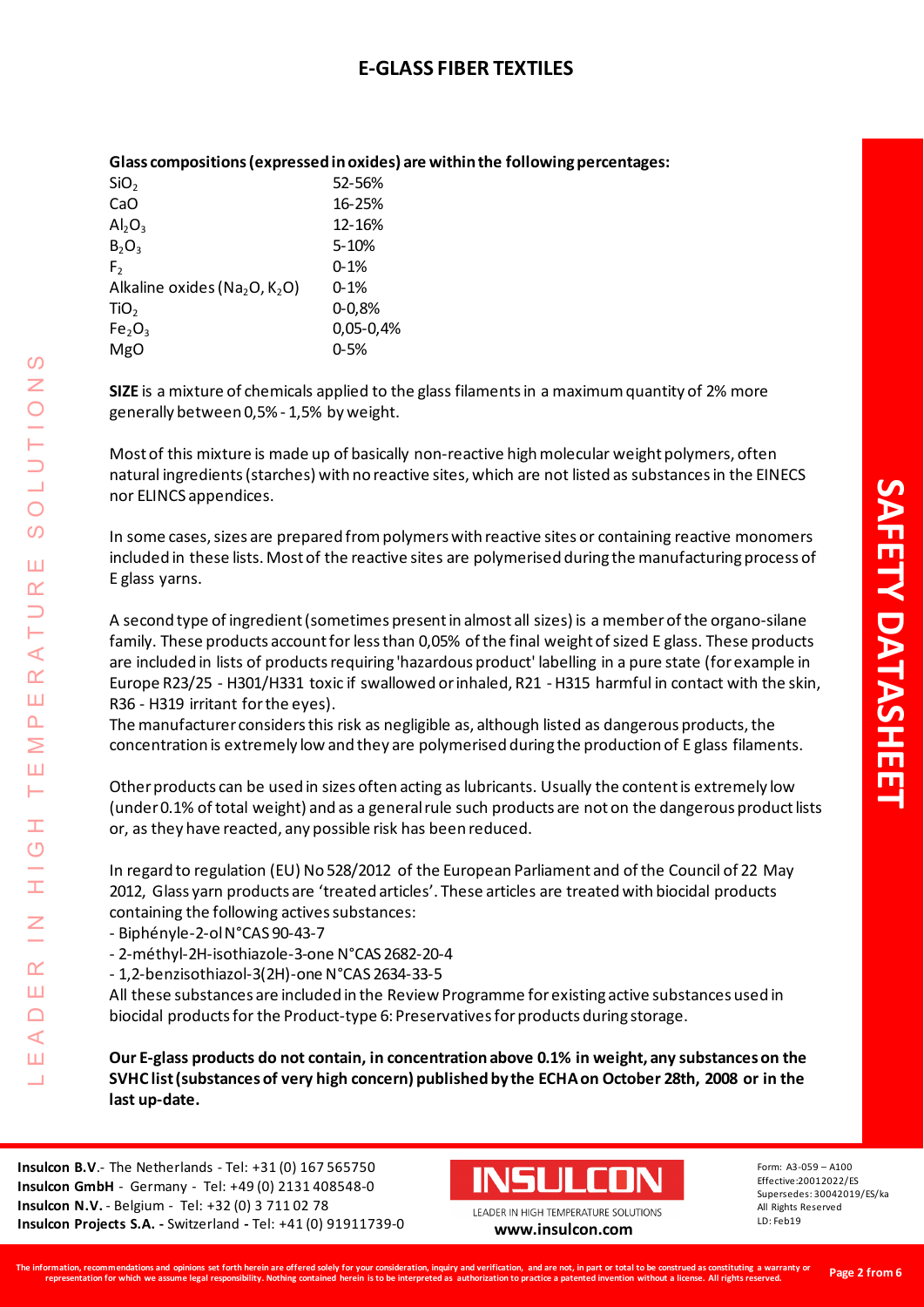# **E-GLASS FIBER TEXTILES**

|                                                   |  | 4. FIRST AID                                                                                                                                                                                                                |  |  |
|---------------------------------------------------|--|-----------------------------------------------------------------------------------------------------------------------------------------------------------------------------------------------------------------------------|--|--|
| General information<br>After excessive inhalation |  | No specific measures required<br>Supply fresh air; consult a doctor in case of<br>complaints once exposed to dusty environment                                                                                              |  |  |
| After skin contact                                |  | In case of exposure to dust and consequent<br>irritation immediately wash under running water<br>and soap and rinse thoroughly. Do not rub or<br>scratch affected areas. If skin irritation continues,<br>consult a doctor. |  |  |
| After eye contact                                 |  | Once a dust particle enters into eyes, rinse opened<br>eye for several minutes under running water,<br>keeping eyelids open and consult a doctor if<br>necessary. Do not rub or scratch eyes.                               |  |  |
| After swallowing                                  |  | Seek immediate medical advice                                                                                                                                                                                               |  |  |
| <b>5. FIRE FIGHTING</b>                           |  |                                                                                                                                                                                                                             |  |  |

In case of fire, glass yarns and cullets(pellets) are not flammable, are incombustible and don't support combustion. Only the packaging (plastic film, paper, cardboard, wood) and the small amounts of size are combustible and could release small quantities of hazardous gases.

# **Suitable extinguishing agents:**

 $CO<sub>2</sub>$ , powder or water spray. Fight larger fires with water spray or alcohol resistant foam.

#### **Protective equipment:**

LEADER IN HIGH TEMPERATURE SOLUTIONS

Ŧ  $\overline{O}$ 

I

 $\alpha$ Ш  $\Box$  $\blacktriangleleft$ Ш  $\overline{\phantom{0}}$ 

 $\triangleleft$  $\alpha$ Ш  $\overline{\mathbf{r}}$ Σ Ш Н

**S** Z

 $\overline{O}$ 

 $\overline{O}$ 

Ш  $\alpha$ 

> Mouth respiratory protective devices. Do not inhale explosion gases or combustion gases. Wear fully protective suit.

# **6. ACCIDENTAL SPILLAGE**

#### **Personal protection:**

Just in case of dusty environment avoid contact with the skin and the eyes. See chapter 8 for other instructions.

#### **Environmental protection:**

No special measures required – all sorts of glass wastes are considered as Common Industrial Wastes, or even Inert Industrial Wastes.

#### **Cleaning:**

Vacuum clean, sweep or shovel into containers normally used for glass waste (selective collection).

**Insulcon B.V**.- The Netherlands - Tel: +31 (0) 167 565750 **Insulcon GmbH** - Germany - Tel: +49 (0) 2131 408548-0 **Insulcon N.V.** - Belgium - Tel: +32 (0) 3 711 02 78 **Insulcon Projects S.A. -** Switzerland **-** Tel: +41 (0) 91911739-0 **[www.insulcon.com](http://www.insulcon.com/)**



LEADER IN HIGH TEMPERATURE SOLUTIONS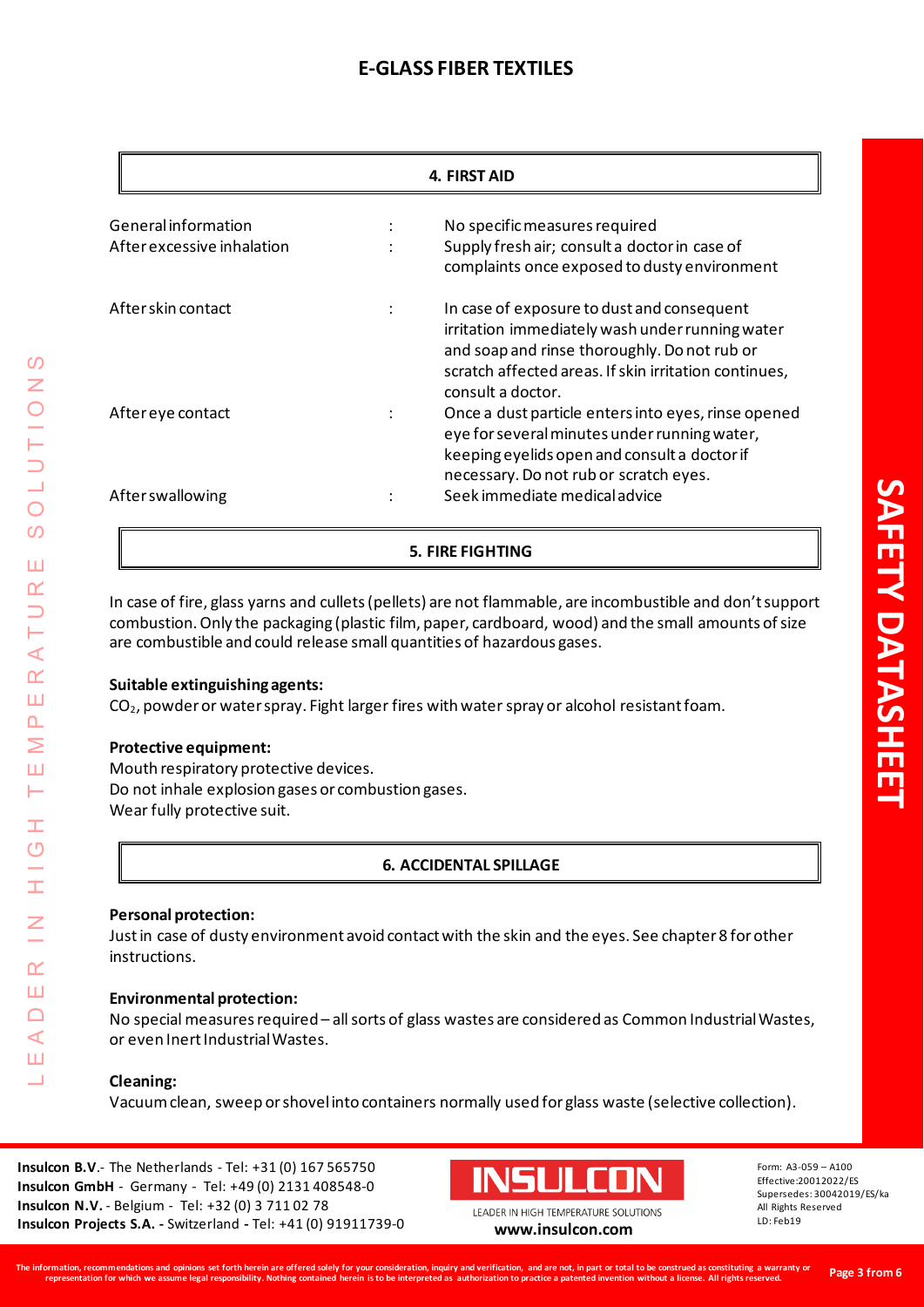# **7. HANDLING & STORAGE**

#### **Handling:**

It is preferable to avoid prolonged contact with the skin: wear the protective equipment as indicated in the chapter 8. Prevent and minimize the dust formation during the processing of the products. Provide local exhaust ventilation if dust is formed on the processing machinery Ensure that suitable extractors are available on processing machines.

#### **Storage:**

*Technical measures:*Respect the stacking procedure recommended for each type of product. *Storage conditions:* Store away from excessive humidity to prevent damage to the product and to the packing materials which could lead to storage safety problems. Store in a good ventilated area and keep away from direct sunbeam

# **8. EXPOSURE CONTROL – PERSONAL PROTECTION**

#### **Ingredients with limit values that require monitoring at the workplace:**

Continuous glass filaments are not respirable however certain mechanical processes might generate airborne dust or filaments (see chapter 11).

#### **Engineering controls:**

Provide local exhaust and/or general ventilation system to maintain low exposure levels.

# **Personal protective equipment:**

*Respiratory protection:* During operations releasing high quantities of dust, wear minimum FP1 or preferably FP2 EEC approved dust masks.

*Protection of hands and other exposed parts of the body:* Protective gloves for the hands, long-sleeved shirts and long pants to prevent irritation. People with delicate skin should apply barrier cream to exposed skin areas.

*Eye protection:*safety goggles (or masks) or safety glasses.

#### **9. PHYSICAL AND CHEMICAL PROPERTIES**

| Physical state<br>Form      | solid<br>textiles, bobbins of yarn, chopped strands, cullets (pellets),<br>staple fiber, cakes. |
|-----------------------------|-------------------------------------------------------------------------------------------------|
| Colour                      | White or yellowish white                                                                        |
| Odour                       | none                                                                                            |
| Softening point             | approx. $850 °C$                                                                                |
| <b>Melting temperature</b>  | not applicable                                                                                  |
| Decomposition temperature   | only sized products start to decompose at 200°C                                                 |
| Flash point                 | none                                                                                            |
| <b>Explosive properties</b> | none                                                                                            |

**Insulcon B.V**.- The Netherlands - Tel: +31 (0) 167 565750 **Insulcon GmbH** - Germany - Tel: +49 (0) 2131 408548-0 **Insulcon N.V.** - Belgium - Tel: +32 (0) 3 711 02 78 **Insulcon Projects S.A. -** Switzerland **-** Tel: +41 (0) 91911739-0 **[www.insulcon.com](http://www.insulcon.com/)**



LEADER IN HIGH TEMPERATURE SOLUTIONS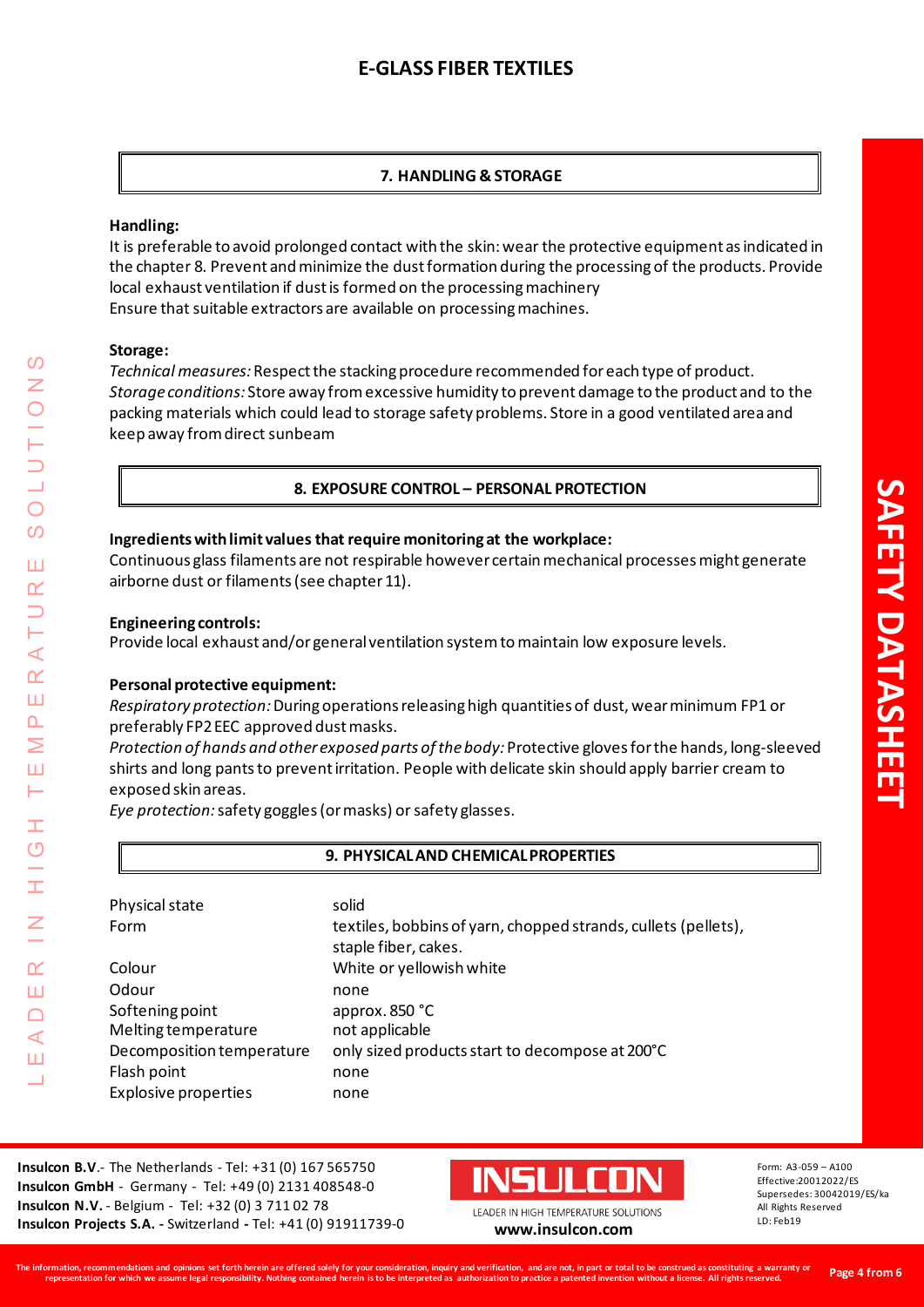# **E-GLASS FIBER TEXTILES**

Density (molten glass)  $2.6g/cm<sup>3</sup>$ Solubility **Insoluble** in water

Sizes can be partially ( and even totally) dissolved in most organic solvents

#### **10. STABILITY AND REACTIVITY**

#### **Chemical stability**

Stable in normal use and storage conditions, and in normally foreseeable usage conditions. As already identified, some substances may be released during hot processes or storage.

#### **Hazardous reactions**

No chemical hazardous reaction is foreseeable

#### **Hazardous decomposition products**

See Chapter 5 for hazardous decomposition products during fire.

| <b>11. TOXICOLOGICAL INFORMATION</b> |  |                               |  |
|--------------------------------------|--|-------------------------------|--|
| <b>Acute toxicity</b>                |  | Not relevant                  |  |
| Localised effects                    |  | Possible temporary irritation |  |

This irritation is of a purely mechanical and temporary nature. It disappears when exposure is ended. It can affect the skin, the eyes and the upper respiratory tracts. This mechanical irritation is not considered to be a health hazard within the terms of Regulation (EC) No 1272/2008 of the European Parliament and of the Council of 16 December 2008 on classification, labelling and packaging of substances and mixtures as Continuous filament glass fibres are not classified under this regulation. There is no need to use an Xi (irritant) label.

| Sensitisation      | $\ddot{\cdot}$ | Some allergies to continuous glass filaments have been<br>declared.                                                                                                                                                                                                                                                                                                                                                                                                            |
|--------------------|----------------|--------------------------------------------------------------------------------------------------------------------------------------------------------------------------------------------------------------------------------------------------------------------------------------------------------------------------------------------------------------------------------------------------------------------------------------------------------------------------------|
| Long term toxicity | $\ddot{\cdot}$ | Continuous glass filaments are not respirable according to<br>the World Health Organisation (WHO) definition. Respirable<br>fibers have a diameter (d) smaller than 3µm, a length (l)<br>larger than 5µm and a I/d ratio larger than or equal to 3.<br>Fibers with diameters greater than 3µ, which is the case for<br>continuous filament glass fibre, do not reach the lower<br>respiratory tract and therefore have no possibility of causing<br>serious pulmonary disease. |

#### **Regulatory situation**:

Following the IARC (International Agency for Research on Cancer) conclusion, glass filaments are not classified as to their carcinogenicity. They belong to the Group 3 of IARC. This classification has been confirmed by the IARC Working Group during his meeting of October 2001 and in the latest issue of the IARC monographs on the valuation of carcinogenic risks to Humans volume 81 on man-made

**Insulcon B.V**.- The Netherlands - Tel: +31 (0) 167 565750 **Insulcon GmbH** - Germany - Tel: +49 (0) 2131 408548-0 **Insulcon N.V.** - Belgium - Tel: +32 (0) 3 711 02 78 **Insulcon Projects S.A. -** Switzerland **-** Tel: +41 (0) 91911739-0 **[www.insulcon.com](http://www.insulcon.com/)**



All Rights Reserved LD: Feb19

**SAFETY DATASHEET**

**AFETY DATASHEE**